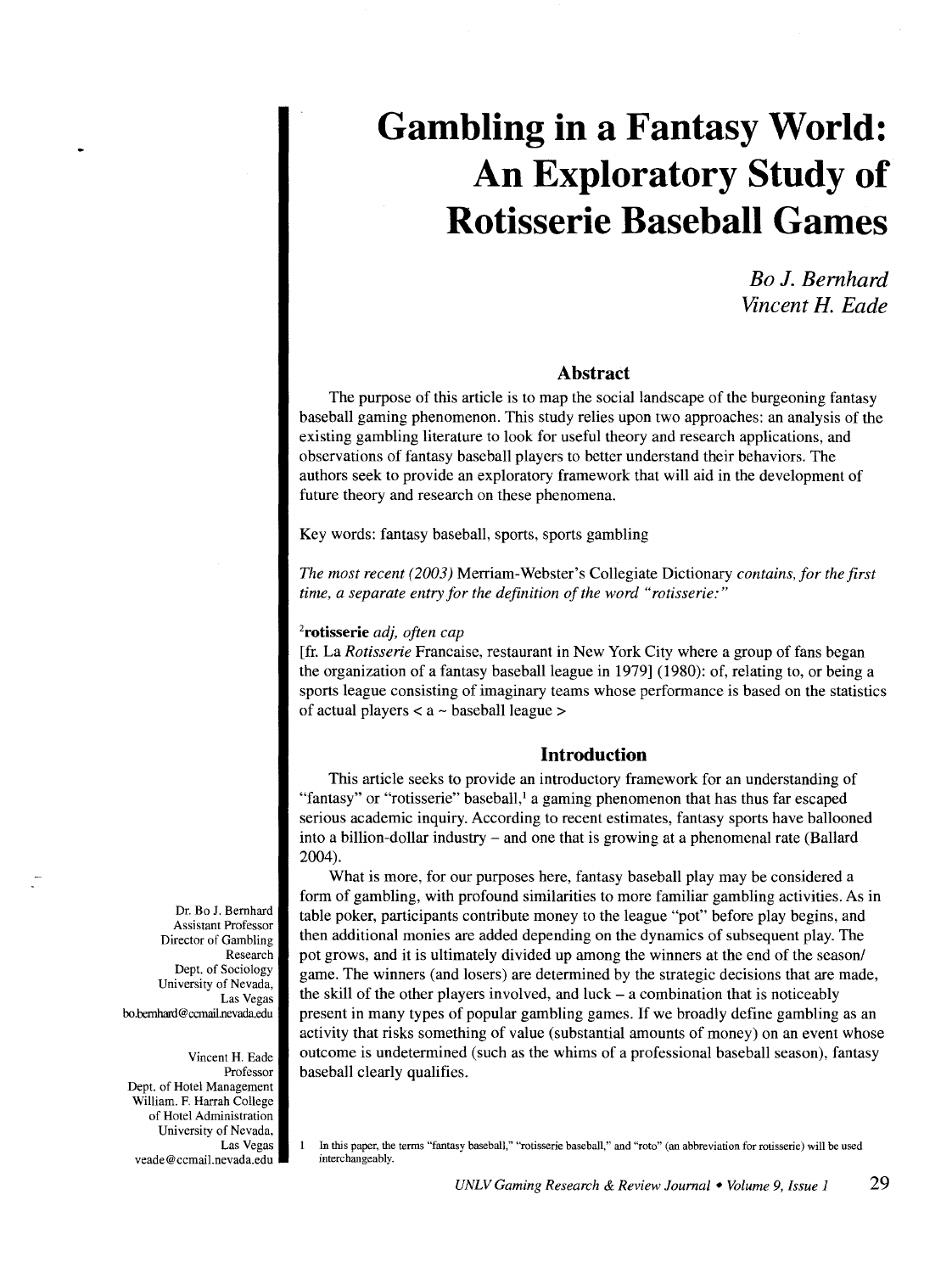## *The Rules of the Game*

As the cliché states about table poker, fantasy baseball's rules are deceptively simple, but a mastery of the nuances of game strategy may well consume a lifetime. The rules are themselves part of the fantasy baseball legend, and can be traced to a single moment in the history of the game.

The founding figure of fantasy baseball is Dan Okrent, a prominent writer who will forever be known, despite his status as a *New York Times* editor, as the inventor of the game. In 1987, Okrent concocted the basic rules on a plane trip, and then communicated them to a group of friends at a Manhattan restaurant called La Rotisserie. The idea was that each participant in the league would select an original "team" of baseball players from the Major Leagues, and then use those players' statistics to see who had picked the best team. Though the restaurant has since gone out of business, the name "rotisserie" has stuck (Diamond, 2004).

Whether its participants call their group a rotisserie, roto, or fantasy league, there are two common foundations. First, major league baseball players' current season statistics and performances provide the basis for scoring and determining league winners. The original "4x4" rotisserie rules use four hitting categories (batting average, home runs, runs batted in, and stolen bases) plus four pitching categories (total wins, saves, earned run average, and the WHIP ratio [essentially the number of baserunners a pitcher allows per inning pitched] (ESPN Fantasy Baseball, 2004).

The second apparent universal is that leagues begin the season with a draft, in which the players that will represent fantasy participants' "teams" (and that will therefore, in many instances, dictate their moods over the course of the six-month baseball season) are selected.

Aside from these fundamentals, the following represent some of the more frequently used rules and league guidelines:

- A Commissioner. The commissioner manages the league by establishing league rules and resolving disputes over rule interpretations. Commissioners may also be responsible for publishing league standings (or selecting the Internet service that will do so), ensuring that all fees are paid, and organizing drafts, league parties, and/or award ceremonies.
- Team Names. League participants can be quite creative in selecting a name for their fantasy "team." Some use variants of actual major league baseball team names; many create their own unique ones. In our observations, some of the more memorable names included: Stud Bubbas, Hollywood Love Doctors, Parts Unknown, Flying Rearendos, Dr. Terror's Team of Horrors, Ain't Worth Spit, Batsmen of the Kalahari, Wally Wayback & the Popcorn Kings, The Mojo Workers, Minimum Wagers, Darwin's Finches, Silver Slugs, Shaky Alibis, Field Weenies, Fowl Bawlers, Foulic Cymbals, Hit or Myth, Sultans of Squat, Urine Troubles, Bums of Steal, Hand Gestures, The Drunken Cheapskates, Not Ready for Pastime Players, and Grumpy Old Men.
- Draft. Teams may physically convene for their draft or they may conduct a cyberdraft online. Players are either auctioned to the highest bidder (in an "auction draft"), or team managers take turns selecting players (in a "straight draft"). Fantasy teams usually consist of players from each of the baseball positions; for instance, teams normally need to draft a shortstop, a second baseman, a first baseman, pitchers, and so on  $-$  in the same way that real teams need players to cover each position.
- The Season. During the season, teams score points based on how their major league players perform in the statistical categories pre-selected by the league. For instance, to take the simplest example, all of the home runs hit by all of a fantasy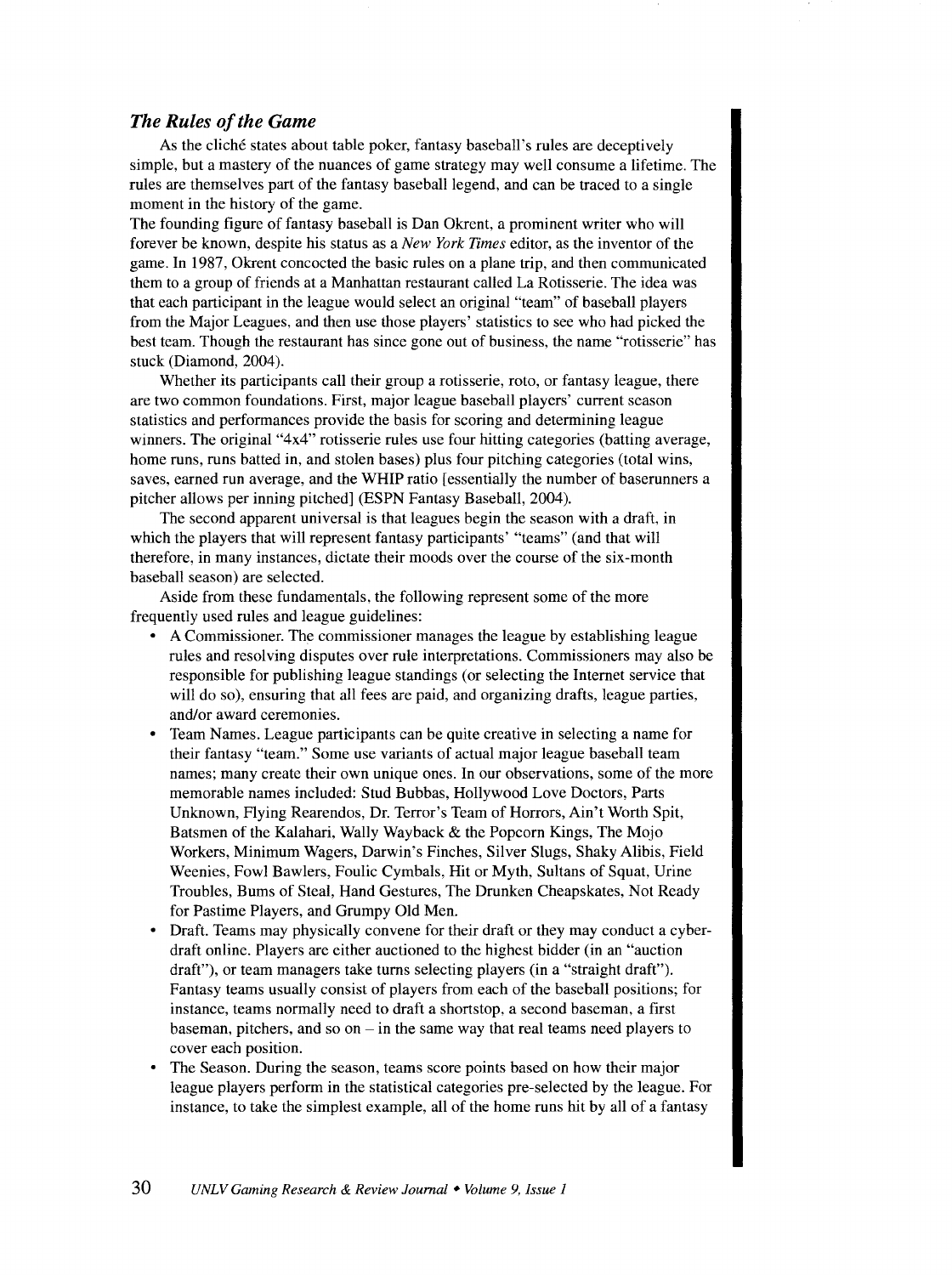*Gambling in a Fantasy World: An Exploratory Study of Rotisserie Baseball Games*  team's players are added, and then players receive points based on this performance (the team with the most home runs receives the most points, the team with the second most home runs receives the second most points, and so on). As is the case in major league baseball, when a player is injured, he may be placed on a disabled list (DL), and another player may temporarily replace him. Teams are typically allowed to trade players (though commissioners may have to sanction these trades, to assure fairness).

• Conclusion of the Season. The season ends when the regular baseball season concludes. At the end of the season, the team with the most points overall (in all of the pre-selected categories) wins the league. Prizes are typically awarded to the top finishers.

# *Research Approach and Methods*

Because this is an exploratory study, the authors relied on methodologies appropriate for an area of study that is in its infancy. Guided by Zikmund's (2003) suggestions that exploratory studies proceed modestly and qualitatively, this study will rely upon qualitative analyses of the behaviors discussed. Specifically, this study relies upon our participant observations as well as a qualitative content analysis of fantasy baseball web sites. The objective of this paper is to introduce these ideas to the academic community, with hopes of providing some exploratory frameworks that will aid in the development of future theory and research on these phenomena.

An eclectic methodological approach is employed in this work- as is at times necessary with activities that take place on the Internet. In noting the challenges of Internet-based social research, Wakeford claims that "there is no standard technique, in communication studies or in allied social science disciplines for studying the Web" and suggests an eclectic approach that "plunder(s) existing research for emerging methodological ideas which have been developed in the course of diverse research projects, and weighing up whether they can be used" (2000, p. 39).

In conducting our analyses, we draw from our extensive experiences as longtime participant-observers: we have collectively played in 42 fantasy baseball seasons dating back for 20 years. While we have not been systematic in our observations over the past 20 years, this experience profoundly informs our commentary here. As outlined by Krippendorf (2004:175), this kind of extensive "familiarity" with the research topic provides a vital foundation for a content analysis.

In addition, because the more frequent medium of communication for fantasy baseball play is the Internet, and because fantasy players are often active on fantasy baseball "bulletin boards," Internet "postings" from four different fantasy baseball web sites have been analyzed using a qualitative content analysis. This analysis was conducted using guidelines developed by Krippendorf (2004); however, because even this substantial (some would say definitive) recent volume on content analysis lacks a substantial section on the content analysis of Internet postings, we have proceeded eclectically.

Generally, qualitative content analyses involve close readings of text, interpretations of these texts into "new narratives," and analyses of social and cultural perspectives that inform (more positivistic researchers might say "bias") these proceedings (Kroppendorf 2004, p. 17). This particular content analysis is "text-driven," an approach that takes advantage of rich and relevant texts in an exploratory manner (Krippendorf 2004, p. 340).

As Altheide eloquently describes it, in conducting qualitative content analyses. it is important to employ an approach that "offers a perspective for analysis of human action in the field and in documents; the key is to reconceptualize the latter as the former and vice versa" (1987, p. 76). Here, relying upon our extensive experience in these fields, we attempt to analyze the "field as documents," and we seek to analyze these documents as "the field(s)." In this sense, ethnographic sensibilities also inform our work.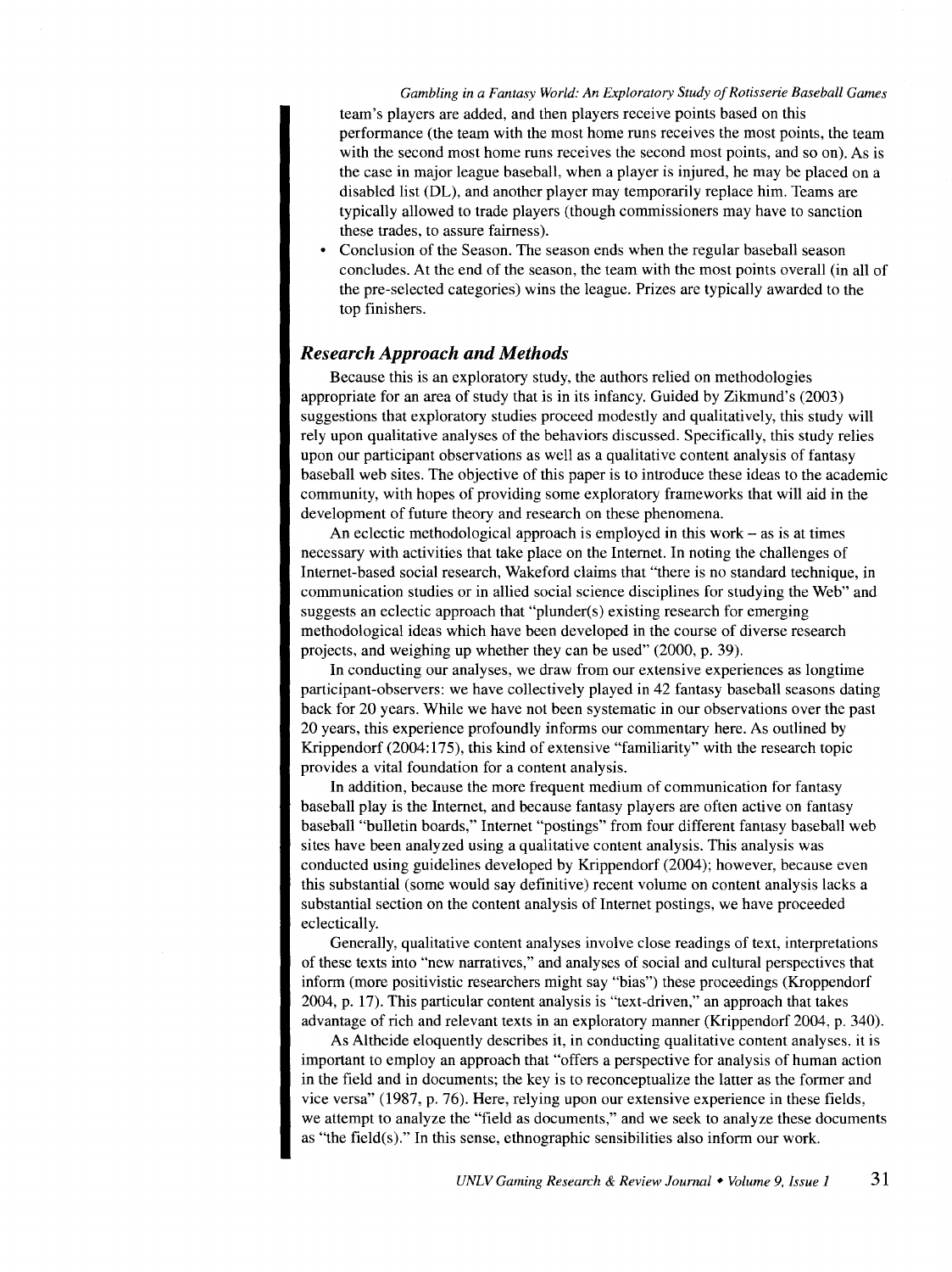On the fantasy baseball sites we studred, postings are conducted anonymously, and they provide insight into the everyday emotions and decision-making processes involved in fantasy play. If each bulletin board "posting" is considered a separate document, in our estimation we examined well over 2,000 documents. On a small number of occasions, in order to clarify themes discussed, the study authors would post questions on the topics at hand.

More generally, this analysis was informed by the conventions articulated by Atkinson and Coffey, who suggest that

... documentary materials should be regarded as data in their own right. They often enshrine a distinctively documentary version of social reality. They have their own conventions that inform their production and circulation. They are associated with distinct social occasions and organized activities. This does not mean that there is a documentary level of reality that is divorced from other levels, such as the interactional order. Documents are used and exchanged as part of social interaction, for instance (1997, pp. 47-48).

Over the course of five months, we recorded our qualitative observations of these postings, developed a series of study themes or "guideposts" (reflected in the headings of this paper), and met frequently to discuss our emerging findings. Ultimately, our methodological approach was iterative, in that each round of analysis was informed by the previous one, and then in turn informed the next one.

Of course, this approach is not without its own limitations. For one thing, the findings presented here may not be applicable in all fantasy baseball settings, and the representativeness of either the authors' leagues or the bulletin boards cannot be assured (or even determined). However, because our goal was to present a modest and exploratory account of an activity that has not yet been accounted for in the academic literature, we felt that our methodological approach was appropriate. Perhaps in the future more systematic analyses can further expand our knowledge about these settings and these activities.

The structure of this article is as follows: after an overview of the most recent data on fantasy baseball, insights into the cultural components of fantasy play will be discussed. Next, positive consequences and negative consequences of fantasy baseball play will be considered, and finally, suggestions will be made regarding potential trajectories for future research.

## *Fantasy Baseball as a Mass Phenomenon*

To truly understand the sociologies and psychologies of the American sports scene, one must at some point engage the "national pastime," baseball. In much the same way, to understand the dynamics of fantasy sports one must begin with fantasy baseball. As the prototypical and first fantasy game, the development of fantasy baseball follows a familiar trajectory: this was originally considered an activity for outcasts, engaged by those presumed to be overly bookish and socially challenged ("geeks" more colloquially).

More recently, however, this has evolved into a mainstream activity - and consequently, big, big (gaming) business. According to a recent analysis, a total of \$1.65 billion is spent annually on fantasy sports (Ballard, 2004), but more importantly, these dollar figures reflect a broad demographic shift in participation. Like the Internet itself (interestingly, the tool that has enabled and simplified fantasy baseball's allure), fantasy baseball no longer belongs solely to an enthusiastic but socially disconnected cult. And just as Internet gaming has forced gambling researchers to rethink any number of assumptions about the ways in which gambling will evolve in the 21<sup>st</sup> century (see Woolley 2003), so too does

**According to a recent analysis, a total of \$1.65 billion is spent annually on fantasy sports.**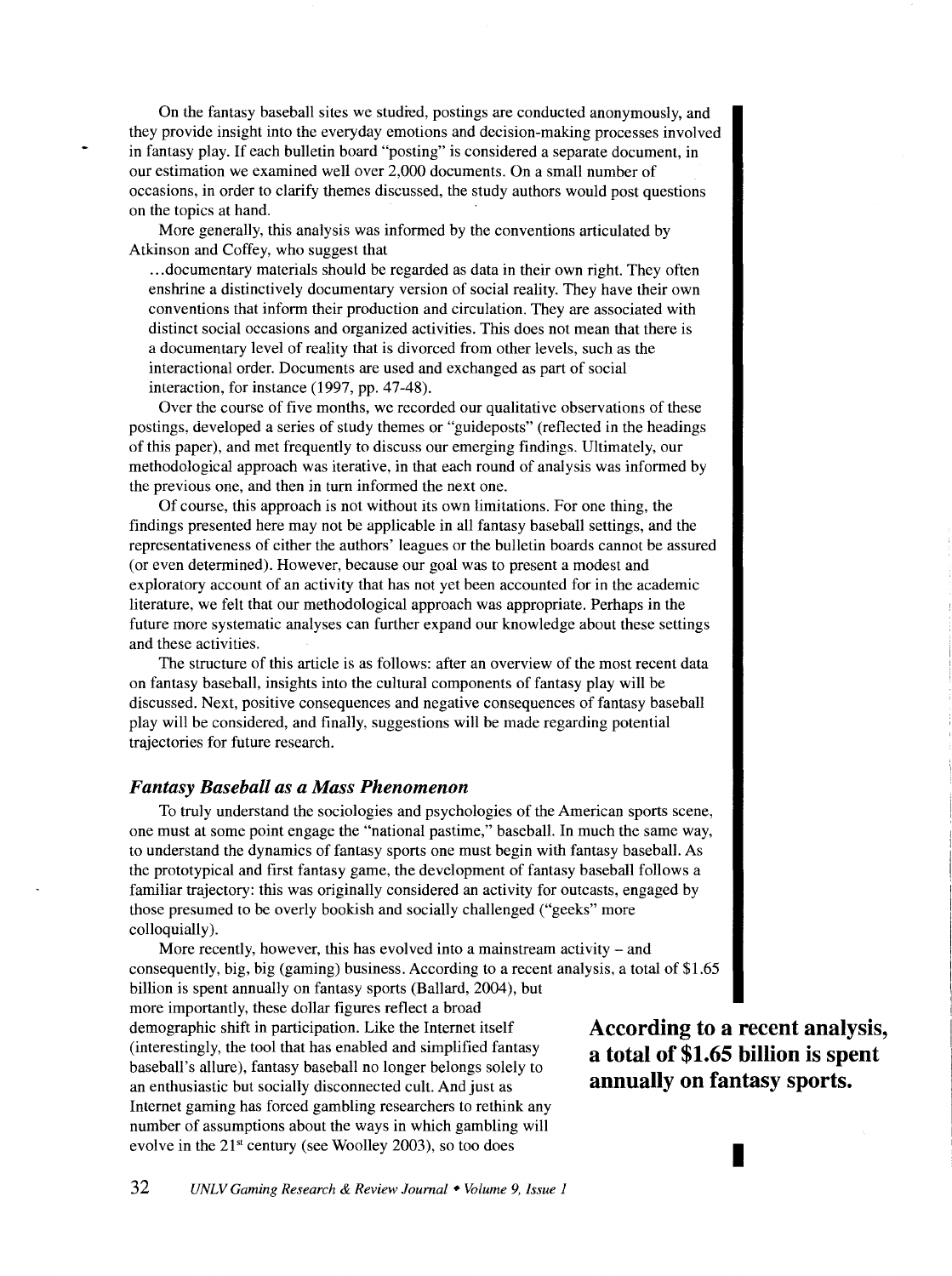*Gambling in a Fantasy World: An Exploratory Study of Rotisserie Baseball Games*  fantasy baseball challenge some of our conventional wisdom about common patterns of gambling and social interaction.

As other researchers of gambling behavior have noted (Abt, Smith, and Christenson 1985), prevalence and demographic information can provide vital starting points for more complex analyses of gambling activities. However, as some observers have noted, the online and quasi-anonymous nature of fantasy baseball limits our ability to provide accurate estimates of its size (Burka, 1999). Indeed, at this stage, a representative and scientific study of this population would probably be either unfeasible or cost prohibitive.

Nevertheless, estimates of the size and demographics of fantasy sports do exist, and reputable publications cite them. Most recently, a 2004 *Sports Illustrated* article cited a survey of 449 fantasy players (note that these figures include all fantasy sports). This survey asserts that the average fantasy player is 41 years old, with a bachelor's degree and an average household income of \$89,566. Players appear to be overwhelmingly male (93% of the sample) and Caucasian (also  $93\%$  of the sample), but these are not necessarily bachelors: the average household size in the sample was 2.4. Most notable, perhaps, was the contention that 15 million Americans participate in fantasy play (Ballard, 2004).<sup>2</sup>

In fact, these games' growing popularity makes it easy to argue, as we do, that for many players one of the positive consequences of fantasy baseball play appears to be its capacity to encourage social connectedness among (an increasing number of) fellow players. This runs counter to oft-stated assumptions about the nature of gambling and social interaction- specifically, that the gambling games of today explicitly discourage socializing with other players (Putnam 2001).

Cultural Aspects of Fantasy Baseball Play

associations

# *Cultures of Gambling and Gaming*

Over the years, the concept of "culture" has played a central role in the field of sociology. The term itself has been defined in a wide variety of ways and applied to a wide variety of settings; however, in most instances, the term "culture"<sup>3</sup> in sociology incorporates the values, norms, symbols, and language produced and deemed meaningful by a specific group.

It is useful here to turn to the work of one of the most thoughtful sociological commentators on gambling behavior, John Rosecrance. What Rosecrance says about the social worlds (Strauss, 1978) of gambling is also true of the social worlds of fantasy baseball:

The major gambling games have all fostered the development of activity-related social worlds. Within these worlds, gambling holds center stage; more accurately, it is the stage. Relationships that develop in these contexts provide the participants with important sources of social interaction (1988, p. 71).

With fantasy baseball, the game serves as the stage. and the developments upon that stage provide material for the players' interactions. We might even extend these dramaturgical metaphors to incorporate Goffman's (1967) perspectives on game settings as a place to demonstrate valued character traits; in this instance. traits such as

<sup>2</sup> Nor is this an activity restricted to American players. Anthropologically speaking, a growing variety of cultures are adapting fantasy play to their own national pastimes - from cricket in India to football (soccer) in England (Ballard. 2004).

<sup>3</sup> Traditionally, the term "culture" refers to both material culture (the tangible things produced by a group) and non-material culture; however, these distinctions have become predictably murky when applied to Internet-based environments (where "tangible things" are often more difficult to identify). The defirtitions here are derived primarily from (Hughes, Kroehler, and Vander Sanden, 2002).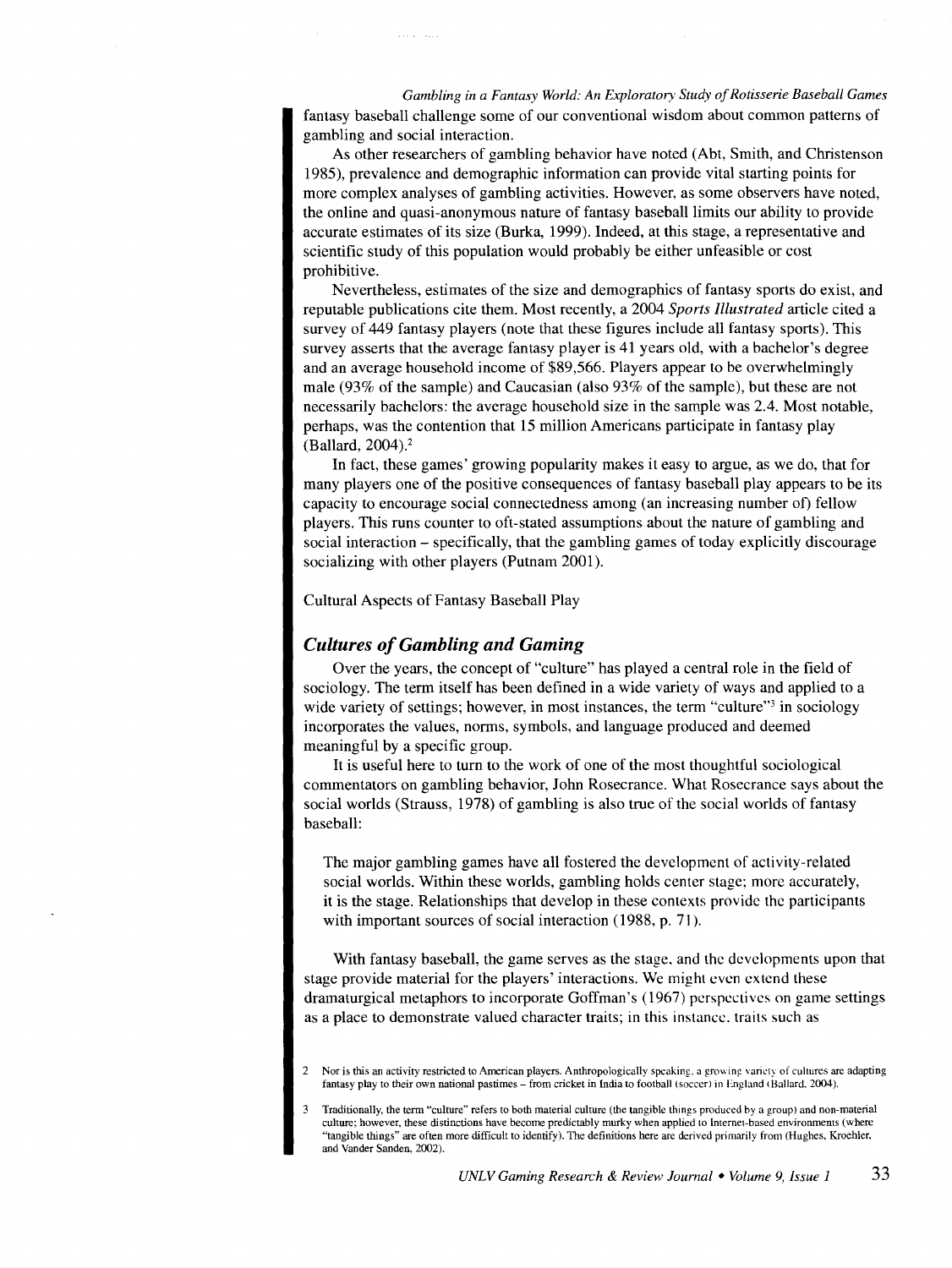competitiveness, sportsmanship, and negotiating skill are valued and revealed through the dynamics of play.

Furthermore, Rosecrance's phrase "activity-related social worlds" is especially appropriate here; posters and participants often discuss the dominance of fantasy baseball in their lives, and how central the game is to their social worlds: "Revvin," for instance, laments that "I can honestly say most of the friends I speak to have something or other to do with fantasy sports. The friends I had that stopped playing kind of faded away."

Rosecrance also distinguishes among sub-types of gamblers, again with striking parallels to fantasy baseball players:

Gamblers can be divided into two broad categories: occasionals and regulars. Although these categories are based to some extent on the frequency of participation, they are essentially self-designated groupings. Regulars would agree that their lives have been changed and influenced by their gambling; occasionals would not. Obviously, within the two categories there are various stages and levels; these general terms can nonetheless be useful (1988, p. 72).

We suggest that fantasy players can also be effectively divided into two similar groups - serious players and casual players. The former group would also "agree that their lives have been changed and influenced" by their play; the latter would not. While membership in these groups can be fluid, these distinctions can provide a useful framework for understanding fantasy baseball play.

In expanding upon these themes, Rosecrance notes that:

Those who consider themselves regular gamblers feel that gambling is an important part of their everyday lives, whereas occasionals view gambling as a recreational diversion. Gambling is conducted in settings that can be considered social worlds. Within these worlds, gambling is the central activity and the main topic of discussion. Gamblers develop continuing relationships with other participants that for regulars often become an important source of social interaction (1988, p. 86).

For serious players, fantasy baseball represents an important part of their everyday lives. They engage in daily rituals to check the performance of their team, to explore trading possibilities with other teams, and to check the standings of the league to see

where they stand relative to the performances of other teams. Furthermore, these activities feed social interaction with other players- as well as with other players in other leagues through Internet bulletin boards. In the next section (on positive consequences of fantasy baseball play), we will expand upon these important sources of social interaction and how they affect players' lives.

## *Values, norms, and language*

Just as specific values, norms, and language exist within the social worlds of traditional gamblers, these components of culture have also developed in fantasy sports worlds. In fantasy baseball, values, or culturally defined standards of "goodness," include sportsmanship, competition, fun, and fair play. Norms, or specific rules that guide group members' behavior, are both dictated by national organizations and adapted to fit local leagues - usually in order to preserve the values discussed above. Within these cultures, probably the most important symbols are linguistic. Fantasy baseball players have developed their own vocabulary, often

**Just as specific values, norms, and language exist within the social worlds of traditional gamblers, these components of culture have also developed in fantasy sports worlds.**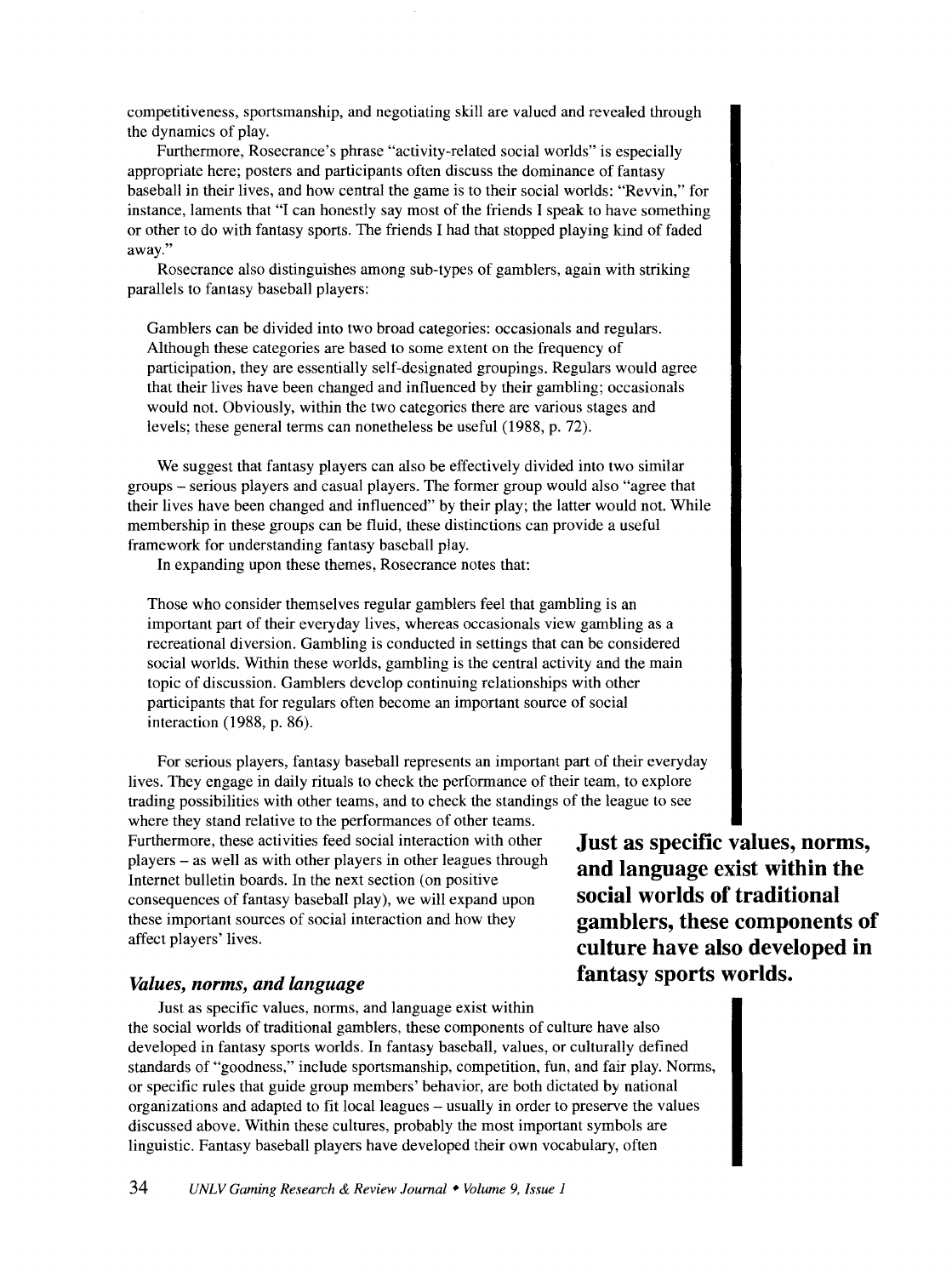*Gambling in a Fantasy World: An Exploratory Study of Rotisserie Baseball Games*  indecipherable to the uninitiated, including terms such as 5x5, H2H, LIMA, and so forth. <sup>4</sup>

Bulletin board posters are vocal when values-oriented debates are introduced to the group. Typically, these offerings outline a series of "don'ts" rather than "do's," and involve complaints about behaviors observed in the posters' leagues. One poster, "Shell,"5 complains about attempts "to trade a player who is injured and out for the year to another team who doesn't (yet) know it" - an apparent subversion of this player's conceptions of fair play. Other "fair play" complaints reveal a concern about trades offered in good faith, only to be pulled off of the table after the would-be trading partner agrees.

On occasion, norms and values collide in discussions about individual league's rules and the "spirit of the rules" (i.e., values) behind them. Players regularly seek other players' counsel when confronted with a challenge to the rules, and the ongoing discussions serve to provide dynamic guidelines and boundaries. One player wonders whether his league should accept a transaction that was filed a mere 22 seconds after the league's deadline for transactions. "Mister A" responds, quite memorably, that exceptions to these rules are "four-lane on ramps to the trouble and discontent expressway," indicating support for a strong adherence to the rules as written in these leagues.

Interestingly, many leagues sprout up in work environments, which means that disputes over these matters can spill over into work and everyday life. In a later section, we will address these kinds of negative impacts on work environments (prompting at least one office in Chicago to hang signs that read "No Rotisserie" in company common areas (Wolff, 1995).

# *A Quest for Metrics*

Fantasy baseball players are perhaps the most recent wagerers to engage in an ageold quest to find metrics that the others somehow have neglected; put another way, they seek to discover and employ variables that predict better than those currently used by their fellow players. Many fantasy participants engage in seemingly endless hours of research in an effort to develop a more comprehensive portrait of a performer (i.e., a  $baseball player$ ) – and his worth.

Once more, the parallels to other "gambling cousins" such as the stock market are undeniable, and indeed, these connections have been commented upon by business writers (Bianco, 2003, Roberts, 2003). In both fantasy sports and the stock market, financial risks are involved, and research is extraordinarily helpful. Furthermore. in both pastimes unforeseen events can positively or negatively affect "performance," and performance consistency is far from certain. In both "games" expert opinions are available (for a price), and there are appropriate times to buy and sell "performers." As one fantasy baseball observer recently insightfully opined, with both fantasy play and stocks, "(a) combination of blue chips and undervalued gems in a diversified portfolio is the way to riches" (Cotter, 2004, p. 16). Fantasy baseball, it seems, links a passion for the national sports pastime with a passion for the national business pastime (the stock exchange).

In his work on sports betting, Furst (1974) notes connections between quantitative analysis of sports and sports fanaticism. He observes "a tendency for upwardly mobile 'white-collar' workers to apply analytical assessments to a diversity of social phenomena. Sports offer an excellent opportunity for those so inclined to demonstrate their analytical expertise" (52). These tendencies (not to mention these demographics)

These terms refer, respectively, to a specific configuration of fantasy play involving five pitching categories and five hitting categories, "head to head" forms of game play, and "Low Investment Mound Ace" strategies. which argue for a sort of "betting the house" on established hitters and cheap pitchers.

Names have been changed from the original (and often anonymous) names posted on these sites.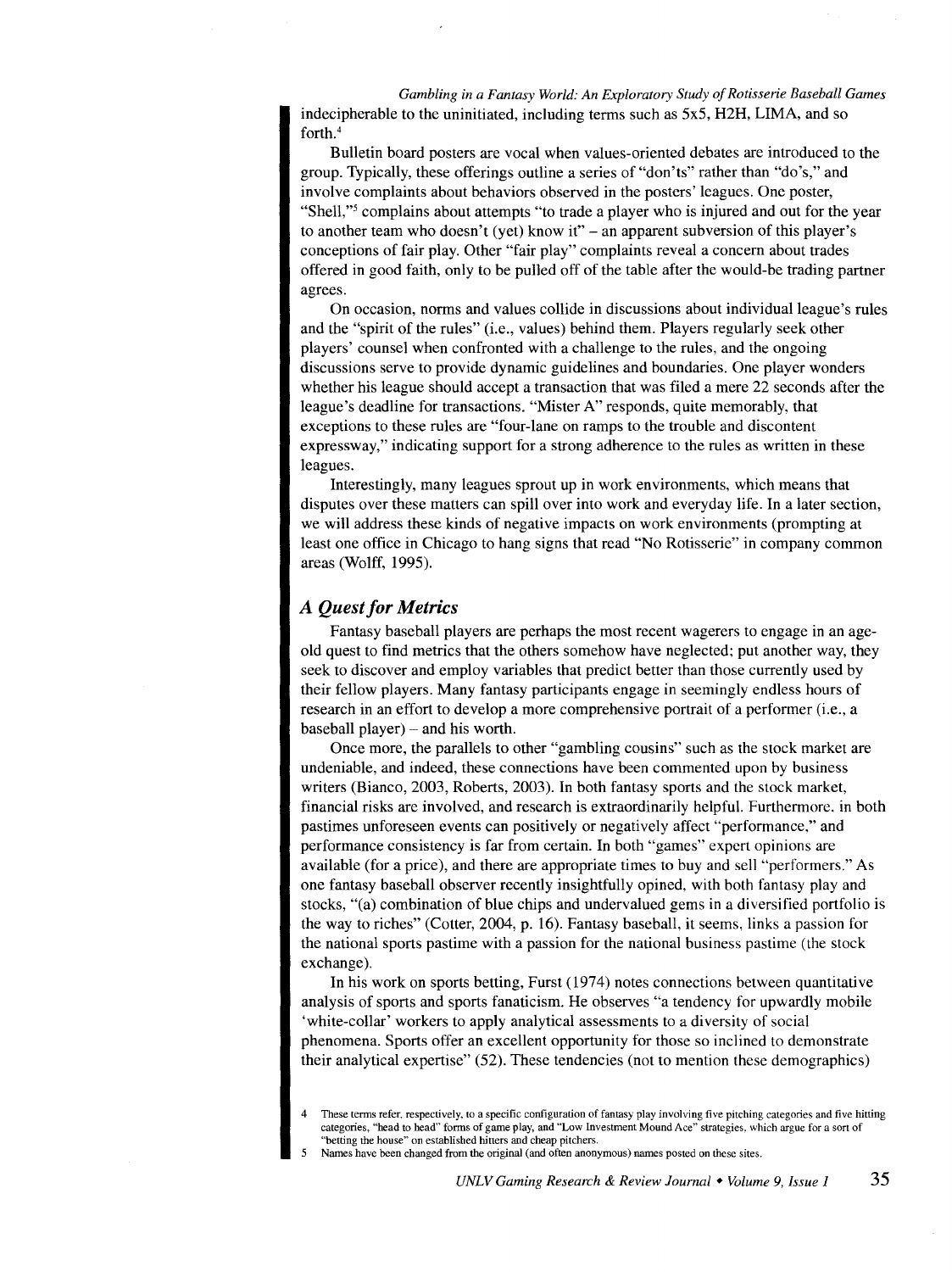seem to appear frequently among populations of fantasy sports players. For instance, "Marcol260" heaps praise on particular fantasy baseball web site for "teach(ing) me which indicators are important." "Soulman" concurs by saying that "the numbers used by (the site) are incredible" and raves about their ability "to create a pool of players likely to perform at or above expectations."

Among aficionados of statistical analysis and baseball, this trend is invariably referenced by citing *Moneyball,* a 2003 book by Michael Lewis that glorified both professional baseball general managers and the appropriate use of improved metrics. *Moneyball* details a professional baseball franchise (the Oakland A's) and its successful efforts to compete against teams with substantially larger payrolls. The book argues that the A's general managers accomplish this through a new appreciation for improved metrics in an effort to better evaluate the performance of baseball players.

In an Internet posting, "FinnTenn" summarizes one *Moneyball* theme as follows: "Performance can best be predicted by appropriate quantitative measures of skill and production. I think its message was that traditional baseball circles consistently under/ overvalue talent because they don't have their eyes on what actually makes a player a good contributor and they don't know how to measure it." Another key component of *Moneyball's* story, in which those who run actual baseball franchises are unmasked and heroicized, leads us to our next discussion.

### *Living the Vicarious Life*

Fantasy baseball leagues allow players to engage in what might be called "vicarious participation" upon the hallowed stages of professional baseball. In a world in which many of our recreational games are trending toward the vicarious and virtual, these activities deserve our research attention. Like fantasy camps (an altogether different phenomenon, in which adult participants live out their "fantasies" by going away to a camp where they receive instruction from baseball legends), fantasy baseball allows participants to imagine themselves in a different role - one that is admired by millions of sports spectators in everyday life.

Many who play fantasy sports invoke this "dream" when talking about their participation. One letter-writer to the editor of *Sports Illustrated* described his interest in by saying "I dream of the day that I can get a chance to (play the general manager role) for a pro team" (Lynch, 2004, p. 16). In describing the allure of his fantasy baseball play on a web site, BigEasy notes that "you get to live through the players you own." While the pursuit of vicarious pleasures through sports spectatorship is hardly a new phenomenon, fantasy sports allows participants to link their individual skills with the skills of professional athletes (as well as the skills of those who manage them).

## *A Gambling Culture*

Whatever the cultural components of fantasy baseball play may be, it is clear that this has become, for many, a gambling culture. As is the case with more conventional forms of sports wagering, many claim to find the game more interesting when money is risked and awarded to the winners. On the web sites, posters brag about substantial amounts of money won from fantasy baseball play. "Jason19" cleverly and cryptically alludes to these potentialities when he claims that his wife became a passionate supporter of his play after he told her "baby, I could win \$xxx (deleted in case IRS is reading)." This statement brings to mind the anxieties gamblers have with reporting their winnings to tax authorities.

"JG5784," on the other hand, describes a more friendly relationship with his winnings  $-$  and his spouse: "I have the typical agreement with my wife  $-$  she takes home any and all winnings (less expenses) from my exploits in fantasy baseball. To date that is well over \$20K so she is more than willing to let me watch a little hardball now and again." While some proceed to marvel at the amount of money that this well-known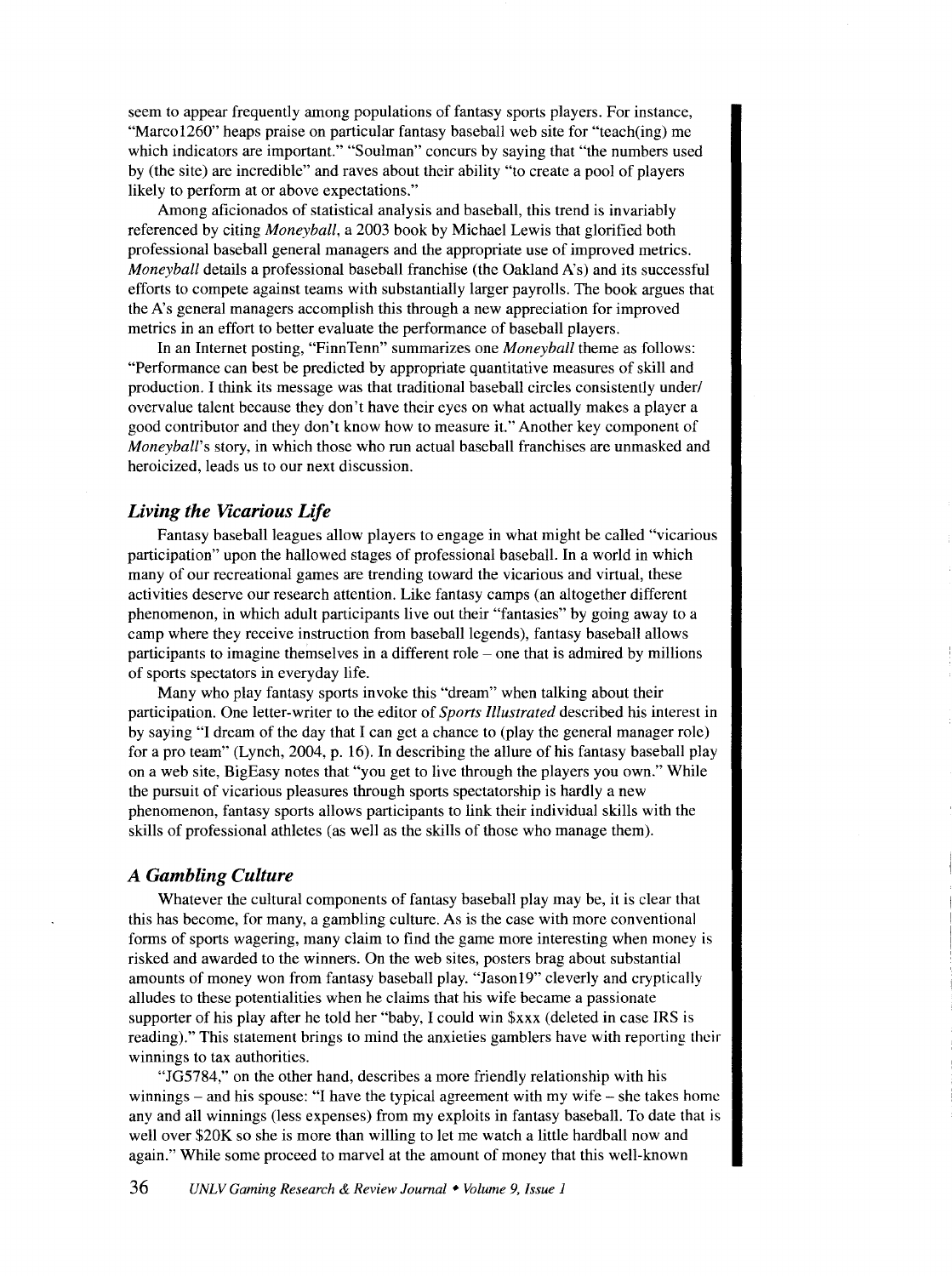*Gambling in a Fantasy World: An Exploratory Study of Rotisserie Baseball Games*  poster has taken horne, this appears to be a less than spectacular (although certainly atypical) amount for an experienced fantasy baseball player.

Other players discuss more subtle ways that gambling creeps into the fantasy baseball game: "BigPoppa" brags about his league, where "side bets are optional and can be very lucrative!" Meanwhile, "BigEasy" sounds a warning that fantasy baseball "is also a form of gambling for some. I know plenty of big money leagues that award thousands to the winners. Because of that some friendships have been ruined because of an argument regarding roto." These more problematic consequences of fantasy play will be addressed in a later section.

Evidence is also mounting that suggests that in the near future, large jackpots will entice participants to risk (and win) even more money. One fantasy sports web site offers "Over \$750,000 in cash and prizes" as well as a "\$250,000 Grand Prize" (Grogan Sports, 2004). Another web site, fantasycup.corn, advertises "grand prizes" of \$5,000 and \$10,00 for a variety of games (Fantasy Sports Enterprises, 2004). CDM Fantasy Sports, which bills itself as "The Worldwide Leader in Fantasy Sports," also appears to be a leader in terms of offering large jackpots to fantasy players as well – they advertise "high roller" games in a variety of sports with jackpots exceeding \$50,000 (CDM Fantasy Sports, 2004). As these fantasy games develop, it will be interesting to track the degree to which they will converge with conventional jackpot-based gaming formatsand in a related note, the degree to which they will attract gaming regulatory attention (as yet, it appears that they have attracted little or none).

At the very least, suggestions that the amounts wagered here are trivial appear to be disingenuous. According to the *Sports Illustrated* analysis, by far the largest category of expenditures in an accounting of the billion-dollar fantasy industry is "league entry fees" -fees that are directly tied to the amounts that are ultimately won by skilled (and fortunate) players.6

# **Positive Consequences of Fantasy Baseball Play**

In much the same way that the gambling literature is largely devoid of research that attempts to identify the gambling act's positive consequences, few speak about the benefits of fantasy baseball play. In fact, there is good reason to believe that many players are experiencing a wide variety of positive consequences from their play.

On the cognitive level, it may well be that fantasy players are developing analytical and problem solving skills. While this may sound a bit dubious at first, a recent *Curriculum Review* article raves about the potential for these kinds of statistical games in educational settings ("Fantasy Baseball Activity Leads to Fantastic Math Learning," 2003). The article cites a pre-algebra course that encourages students to form (and then follow) their own fantasy baseball teams. The course has been administered to 15,000 students, and is hailed as a way to encourage students to embrace math.

Of course, these kinds of benefits are obviously not limited to math students: probabilities, bell curves, operationalization, and measurement are all regularly referenced -directly and indirectly -in bulletin board postings discussing fantasy baseball strategy. In fact, a number of (presumably adult) posters cite an improvement in their analytical skills (or "fanalytical" skills, as they are sometimes called). As we noted in the previous section, sophisticated discussions take place on bulletin boards in an effort to improve upon current rnetrics and to develop new ones. While these connections with cognitive learning processes may at first sound strange, these learning connections have already been established with other interactive technology-based recreations such as video games (Provenza, 1991).

Fantasy baseball games also may provide both an outlet for competitive drives as well as an effective extension of "bar room debates" over sports knowledge. Friends

League entry fees are also devoted in some instances to commissioner fees and party costs; however, what is left over from these fees and "transaction'' fees is awarded to the winners of the game.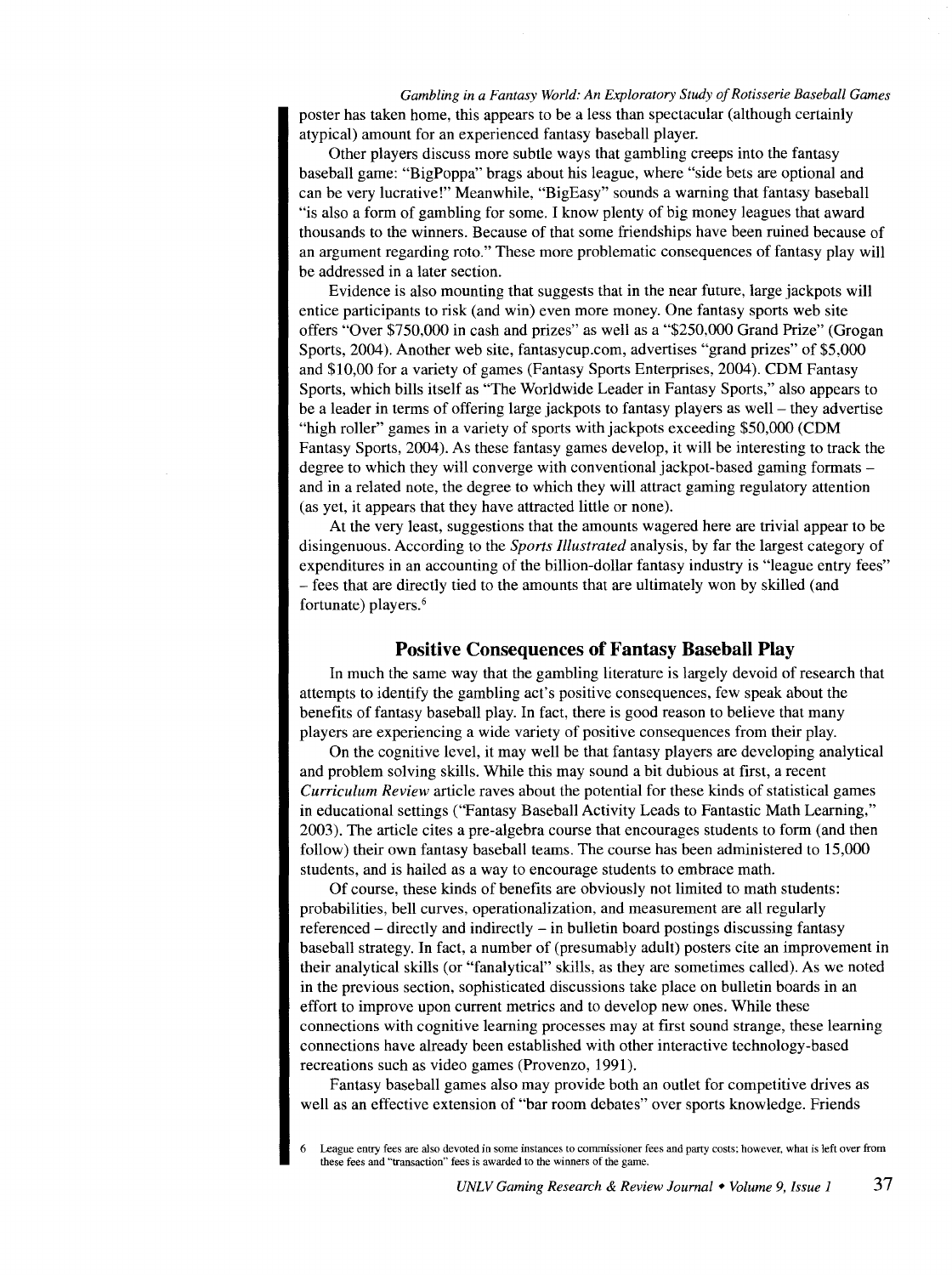have long engaged in friendly and not-so-friendly sports arguments grounded ostensibly in their knowledge of the game; fantasy sports, it would seem, serve as yet another way to keep score (Burka, 1999). In addition to providing a scoreboard, fantasy sports games provide *material-* for conversation and connectedness (as well as for disputes and disconnectedness) – in short, for social and competitive interaction.

In fact, the most commonly cited benefits to fantasy baseball play are social in nature. "Tiger2'' says that one of the "pros of playing fantasy baseball" is a "surprising bond with all sorts of friends (even a waiter at a restaurant who overheard a conversation about fantasy baseball)." "OK1994" says that playing "creates different friends," while "BigEasy" likes that players get to interact on message boards like this with people you would never have met otherwise."

Though it is most often referenced as a negative. there are those who find that their marital relationships are actually enhanced through their joint love of all things fantasy baseball. "Ted" says that "my wife will often be looking through the paper and say brightly stuff like 'Hey! Orlando Hudson went 4-for-4last night!' Because she knows he's on my squad. She also assigns my team each year a different name. Nomar Garciaparra was the linchpin of both my 'Funny Names Team' (with Magglio, Kazuhiro, Dmitri, D'Angelo) and my 'Big Noses' team."

Given these observations, it may well be that Robert Putnam's (2000) speculations on the potentially positive benefits of the Internet- in which geographically dispersed individuals with common interests can unite in unprecedented ways – can be easily applied to the social worlds of fantasy baseball players. Overall, it seems to us that the primary social benefit of fantasy play is similar in nature: the game can provide a unique form of "connective tissue" for those who participate. As Putnam notes, these kinds of connections can prove valuable:

By analogy with notions of physical capital and human capital- tools and training that enhance individual productivity  $-$  the core idea of social capital theory is that social networks have value (2000, pp. 18-19).

At the same time, it is worth wondering, as Putnam does, whether "virtual social capital," as is observed in fantasy play, "is itself a contradiction in terms" (2000, p. 170). In the future, research may help improve our understanding of whether social capital that is facilitated by the Internet is indeed social capital as it has been conventionally configured - or whether it requires a new theoretical formulation entirely.

### **Negative Consequences of Fantasy Baseball Play**

As might be expected with any mass cultural (and mass revenue) phenomenon, a backlash has developed in response to fantasy sports' popularity. In responding to a generally positive article in *Sports Illustrated,* one letter-writer invokes a series of familiar sports values in a scathing criticism: "(Fantasy sports) are a plague. Because individual statistical gluttony is the objective, the fantasy player's rooting interests are perverted (who cares who wins, as long as my guys get their numbers?), and the true virtues of sports – teamwork and sacrifice – are obliterated" (Carney, 2004).

In addition to these alleged perversions of common sports values, a number of negative psychological consequences potentially exist- many of which can also be framed by the existing gambling studies literature. In our observations, we saw at least five of the DSM-IV's ten diagnostic criteria for pathological gambling (American Psychiatric Association, 1994). Of course, it should not be inferred that those who display these tendencies are "pathological" – diagnoses need to be conducted professionally, and are usually determined only when 5 of these criteria cluster together within a relatively brief period of time. Nevertheless, the DSM framework provides an interesting and fruitful theoretical framework for discussion. The following list outlines DSM criteria that may well be present in these settings:

*1. Preoccupation: excessive thinking about the game.* Posters on the Internet are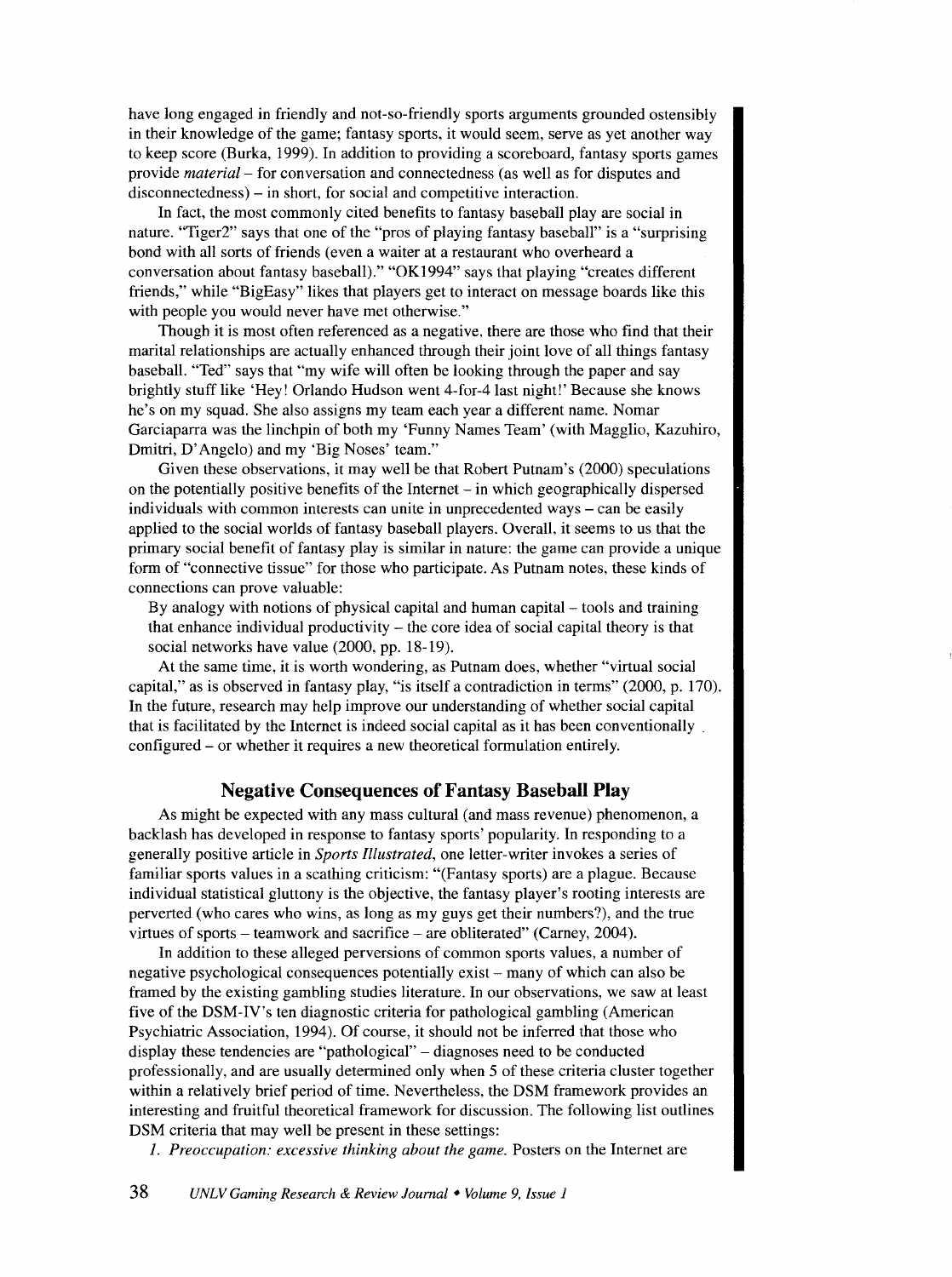*Gambling in a Fantasy World: An Exploratory Study of Rotisserie Baseball Games*  clearly preoccupied with their team(s): the author of one mainstream article (Burka, 1999) talks about starting his work with the first pitch of East Coast games and then finishing with the last pitch of West Coast games ("I wear out mice during the season the way ballplayers wear out shoes," he quips). Another articles mocks the commitment of the fantasy player thusly: "he wakes up and runs to check out game scores, and he goes to sleep examining atrociously boring statistics" in popular magazines (Wolff, 1995).

- 2. *Tolerance: needing more where less used to do the trick.* Many posters note that they are playing with an increasing number of teams, and that their fantasy play consumes an increasing number of hours. Several cite this development as evidence that they need to (or at least they are *told* that they need to) cut back on their play.
- *3. Loss of control: inability to stop or cut back.* One poster, "JG5784," alludes to these very sorts of issues: "Just about every August I hit a huge wall where I go to my wife and say I hate baseball and am never playing fantasy baseball again. I can't wait for the season to end. Then December rolls around and the hot stove reports heat up and the game is on once again." An introspective poster, "Buck," adds that "I get to the point where sometimes I worry that it is too much I try to limit myself to 1 hr a day  $-$  not good at it."
- *4. Restlessness/Irritability when stopping:* In an interesting article that appears to be the only academic treatise relating to this topic, Hiltner and Walker conduct an electronic communication analysis of a day in which a fantasy baseball web site went down, thus interrupting their play (1996). Needless to say by now, perhaps, during this episode emotions ran high and many players expressed extraordinary levels of irritability.
- *5. Escape: playing to get away from problems.* "ElCapitan" cites this directly saying that a player can effectively "escape from the real world." BigEasy concurs ... for some, it is an escape from real life." Of course, everyone needs an "escape" from time to time - with addicts, however, this kind of escapism comes at a severe cost (Jacobs, 1988).
- *6. Family/work/school problems: playing leads to problems in one's personal life.*  One article interviewed a pained "rotisserie widow" (Wolff, 1995). Another player in a recent article shares the following: "if you ask my wife, I do it too much", and then proceeds to self-identify as an "addict" (Hiestand, 2002). On the bulletin boards, "Moto" posits that most posters are single, and half-jokingly wonders whether they "were single before they got into roto sports." BigEasy adds that... it can take away time from friends and family. I am sure some relationships have failed because of it." Most likely, the majority of fantasy players are like "Idaho3920," who falls somewhere in the middle: his wife "accepts that its something I enjoy and occasionally obsess over." A similarly ambivalent poster, OK1994, notes that his play "took a lot of time away from studying," although he

claims that "I probably would have done something else **Terms like "addiction" and anyway."** More generally, terms like "addiction" and "obsession" are

frequently mentioned in fantasy sports settings. Indeed, as happens often with any number of problem behaviors from shopping to sex, addiction vocabularies are thrown about casually and frequently - and even, on occasion, affectionately and pridefully.<sup>7</sup>In *Business Week,* reporter Ronald Grover titles

a 1998 article "Confessions of a Fantasy Baseball Junkie," and proceeds to call himself a "poster child" for the overwhelming time and money investments involved.

**"obsession" are frequently mentioned in fantasy sports** 

**settings.** 

<sup>7</sup> In fact. Gerdy also invokes this affinity for addiction vocabularies by entitling his 2003 book on sport in society *Sports: The All-American Addiction.*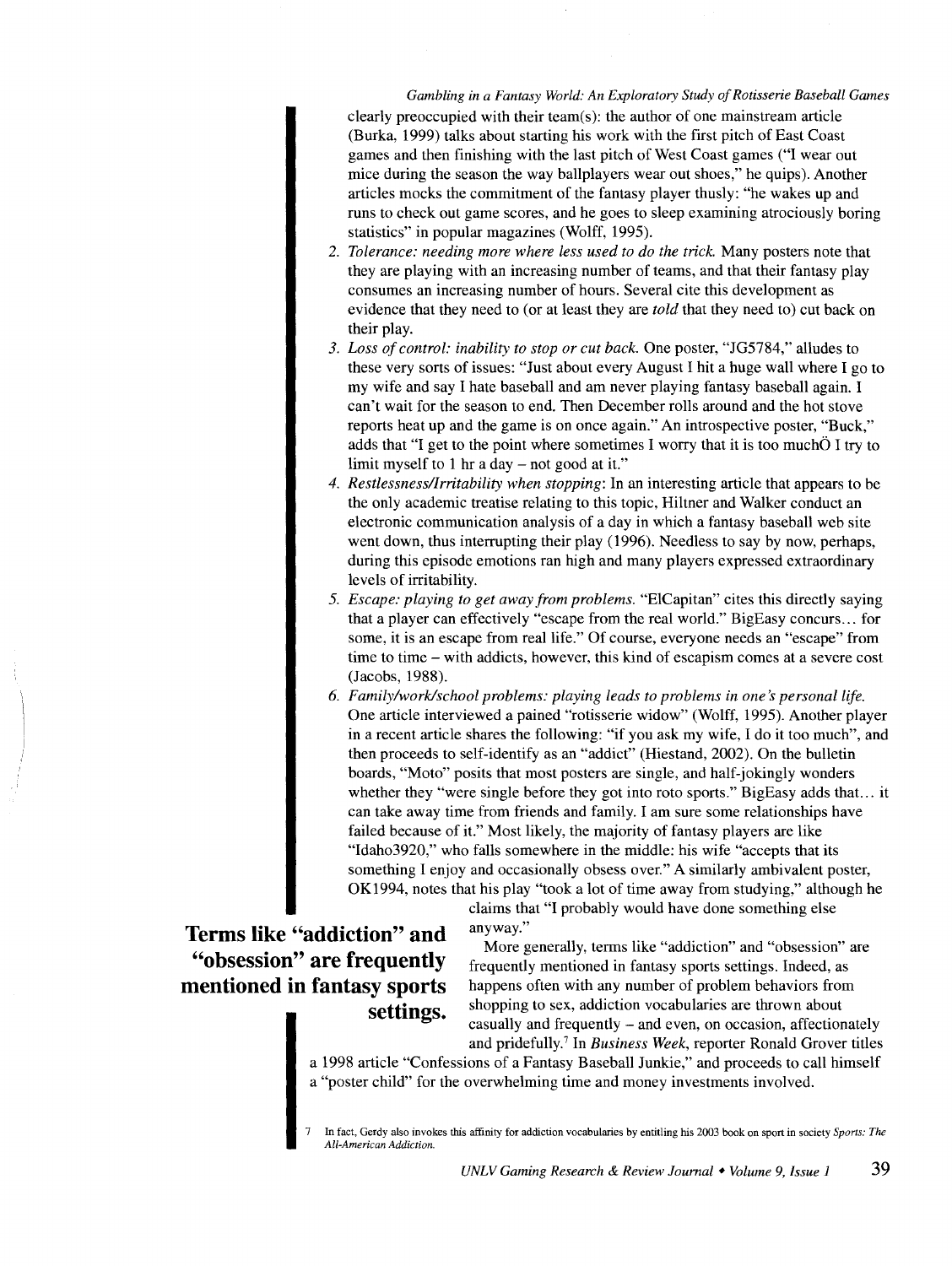In a revealing commentary, Wolff half-seriously calls fantasy baseball play a "dangerous addiction that feeds on good, old-fashioned male competitiveness and chest thumping" (2003). Others more directly self-label: one Internet poster uses the byline of "addict." Another poster states with an alarming degree of certitude that "80% of the players in my fantasy leagues are obsessed with the stuff." JG5784, meanwhile, delivers a bluntly familiar posting: "Hi, my name is \_\_\_\_\_, and I am a Rotoholic."

And yet amid all of this intensity, there is a familiar tendency toward self-mockery and irony (required, perhaps, of any reputable postmodern social trend). Players frequently ridicule their own bad luck, their own faltering expertise, their own poor decisions, and their own team's characteristics. Laughter (of the real and virtual kind) can be induced by referencing a fantasy team's "clubhouse chemistry" or its intestinal fortitude. Of course, none of these characteristics can exist in any conventional sense in these fantasy worlds, but there is fun to be found in a playful and ironic interaction between the virtual and the real.

Overall, it appears that most players display no serious signs of pathology. In much the same way that the gaming industry has encouraged "responsible gaming" and discouraged play "when the fun stops," some fantasy players articulate a similar sensibility. It is probably this sensibility that can best convey the normative parameters of fantasy baseball play. "Salmon" claims that ultimately, "roto is supposed to be fun. When it becomes a chore or a heavy obligation I think we lose sight of the point of playing a game. Of course that happens to a lot of people with a lot of different games."

#### **Conclusions and Recommendations for Future Research**

The purpose of this article is to map the landscape of the burgeoning fantasy sports gaming phenomenon, and to provide an exploratory framework that will hopefully aid in the development of future theory and research on these phenomena. As Putnam (2001) says of the Internet, the jury is still out on fantasy baseball, which (again like the Internet) can both bond and bind its participants. In a world in which gambling expansion is taking place at a phenomenal rate, and in which "gambling's" parameters can no longer be confined within casino walls, considering the act of gambling in any singular way seems less appropriate than ever. Too often, we hear about "the gaming industry," singular, as if it were easily categorizable into something less than plural. As we begin to contemplate the rapidly evolving worlds of gaming and wagering, fantasy sports play may provide us with a laboratory that is at once cutting-edge and increasingly typical.

For most players, it appears that fantasy sports are a healthy and salutary recreation, in ways similar to those observed by Smith and Paley in their (2001) study of golf wagering – specifically, players "orchestrate their own wagering conditions" (2001, p. 127), the game serves as an outlet for social interaction, and the activity provides some psychological benefits. Of course, it is reasonable to question whether these kinds of social interactions are hampered (or at the very least affected) to the degree they take place on the Internet.

In turning our attention to potential future research on fantasy play, we might wonder about shifts in demographics. After all, in its early days, the Internet was dominated by males (Hiltner and Walker, 1996), only to evolve recently into something more "democratized" - at least as it pertains to the gender variable. Will fantasy play or for that matter, sports spectatorship – follow a similar trajectory?

Though it is beyond the scope of this exploratory essay to delve into the complex social relationships that have been explored in the men's lives literature, this is a field that should prove fruitful for future inquiry. Dolgin, for instance, describes "(t)he masculine friendship style- specialized, activity-based friendships filled with impersonal talk and competition" (2001, p. 106) as a simplistic but nevertheless useful framework for men's interactions in general. Will this provide a productive framework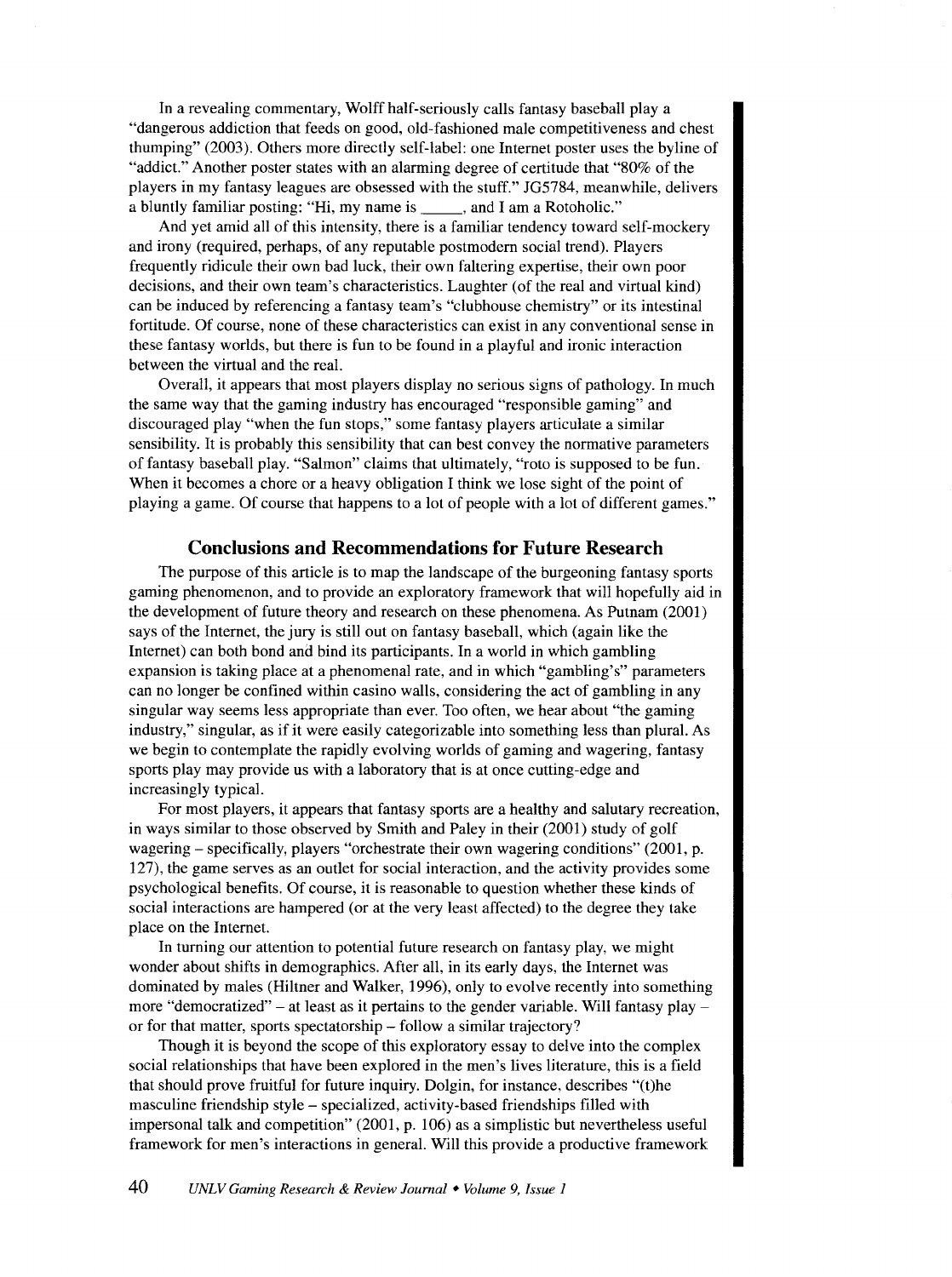*Gambling in a Fantasy World: An Exploratory Study of Rotisserie Baseball Games*  for an enhanced understanding of this predominantly male social activity?

In conclusion, though some still criticize those who play as "fantasy baseball geeks" (Reilly, 2003), the sheer number of current participants indicate that the very least, fantasy players are hardly "deviant" by any reasonable statistical calculation. This alone makes it worthy of our research attention. More broadly, however, as our understanding of gambling behavior matures, it makes sense to examine "gambling acts" that are not confined within the walls of traditional gaming establishments, in order to more fully understand the complex wagering passions of the masses.

### **Note**

The authors would like to thank Blythe Bernhard, Don Levy, Marshall Smith and Garry Smith for their support and suggestions.

## **References**

- Abt, V., Smith, J., & Christenson, E. (1985). *The business of risk.* Lawrence, KS: The University Press of Kansas.
- American Psychiatric Association. (1994). *Diagnostic and statistical manual of mental*  disorders (4<sup>th</sup> ed.). Washington, DC: American Psychiatric Association.

Atkinson, P., & Coffey, A. (1997). Analysing documentary realities. In D. Silverman (Ed.), *Qualitative research: Theory, method, and practice* (pp. 45-62). London: Sage.

Ballard, C. (2004, June 21). Fantasy World. *Sports Illustrated.* 

Bianco, T. (2003, March 31). How to build your dream team. *Business Week.* 

Burka, P. (1999, December). Having a ball. *Texas Monthly,* 27 *( 12).* 

CDM Fantasy Sports. The Worldwide Leader in Fantasy Sports. Available online: http:// www.cdmsports.com/index.asp?origin=swc Accessed August 4, 2004.

Carney, J. (2004). The unreal thing [Letter to the Editor]. *Sports Illustrated,* p. 14.

Cooper, D. R., & Shindler, P. S. *Business research methods (8nh ed.).* Boston: McGraw-Hill.

Cotter, L. (2004, July 5). The unreal thing [Letter to the Editor}. *Sports Illustrated,* p. 14.

- Diamond, D. (2004). Rotisserie Baseball- What is it, and why should I play? Available online: www.kcmets.com/RotoWorld. Accessed August 4, 2004.
- Dolgin, K. G. (2001). Men's friendships: Mismeasured, demeaned, and misunderstood? InT. F. Cohen (Ed.) *Men and Masculinity* (pp. 103-117). Stamford, CT: Wadsworth/ Thomson.

ESPN Fantasy Baseball. (2004). Scoring Systems. Available online: www.espn.com/ rules/scoringsys. Accessed August 4, 2004.

Fantasy baseball activity leads to fantastic math learning. (2003, March). *Curriculum Review,* 42(7).

- Fantasy Sports Enterprises. (2004). Fantasy Cup. Available online: www.fantasycup.com. Accessed August 4, 2004.
- Furst, T. (1972). Some factors and observations on the upsurge in gambling on spectator team sports. InT. Thornberry & E. Sagarin (Eds.), *Images of crime: offenders and victims* (pp. 47-55). New York: Praeger Publishers.
- Gerdy, J. R. (2003). *Sports: The all-American addiction.* Jackson, MS: University Press of Mississippi.

Goffman, E. (1967). *Interaction ritual: Essays on face-to-face behavior.* New York: Pantheon.

Grogan Sports. (2004). World Fantasy Tour. Available online: www.grogansports.com. Accessed August 4, 2004.

Grover, R. (1998, July 27). Confessions of a fantasy baseball junkie. *Business Week.* 

Hiestand, M. (2002, July 16). Count Gwynn in with pay-to-play fantasy leaguers. *USA*  Today.